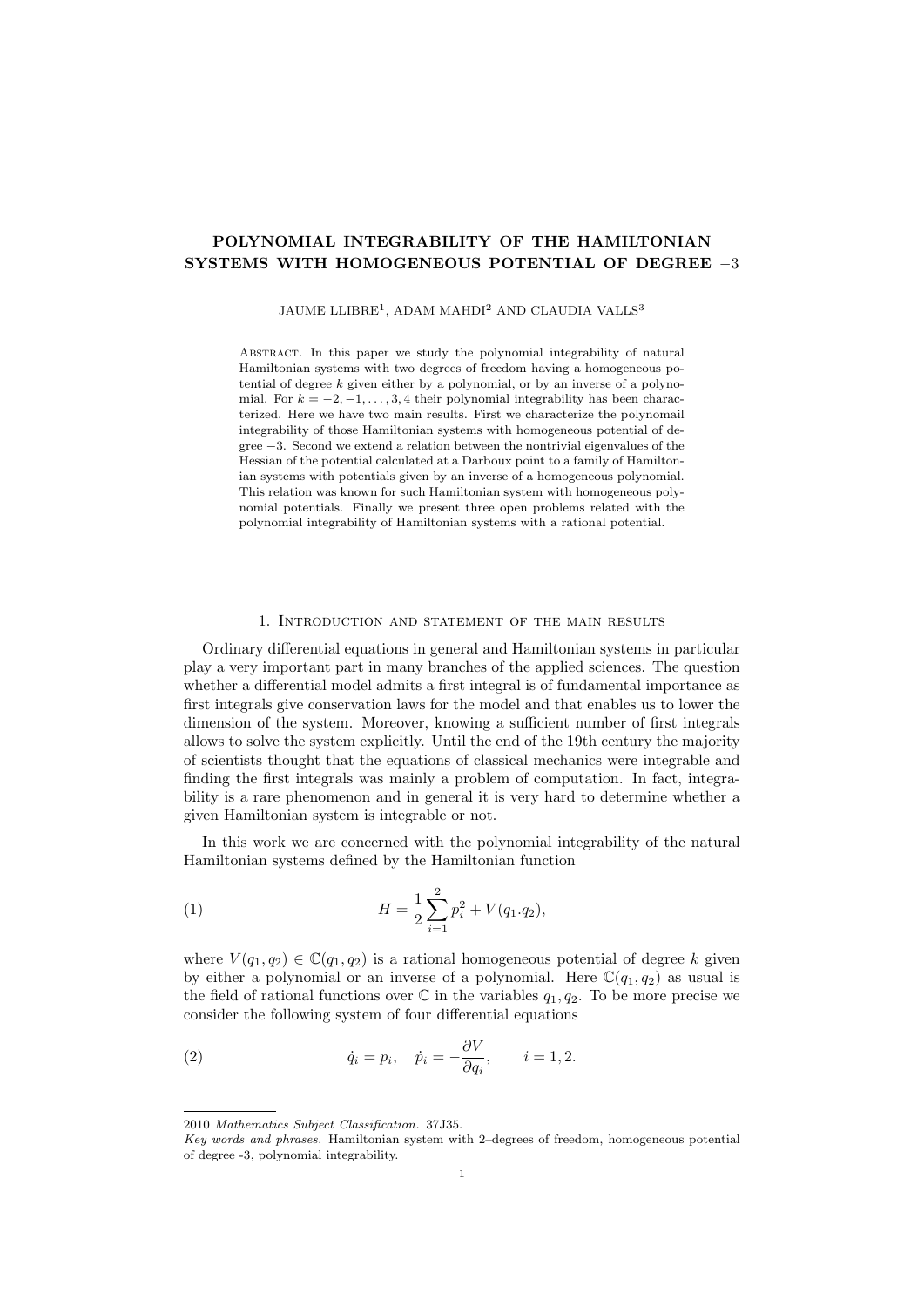| Case  | Potential                                                   |  |  |  |
|-------|-------------------------------------------------------------|--|--|--|
| $V_i$ | $\alpha(q_2 - iq_1)^i(q_2 + iq_1)^{3-i}$ for $i = 0, , 3$ . |  |  |  |
| $V_4$ | $q_1^3$                                                     |  |  |  |
| $V_5$ | $q_1^3/3 + cq_2^3/3$                                        |  |  |  |
| $V_6$ | $q_1^2q_2/2+q_2^3$                                          |  |  |  |
| V7    | $q_1^2q_2/2+8q_2^3/3$                                       |  |  |  |
|       | $\pm i\sqrt{3}q_1^3/18+q_1^2q_2/2+q_2^3$                    |  |  |  |

Table 1. All nonequivalent integrable homogeneous polynomial potentials of degree 3.

Let  $A = A(\mathbf{q}, \mathbf{p})$  and  $B = B(\mathbf{q}, \mathbf{p})$  be two functions, where  $\mathbf{p} = (p_1, p_2)$  and  $\mathbf{q} = (q_1, q_2)$ . We define the *Poisson bracket* of *A* and *B* as

$$
\{A,B\} = \sum_{i=1}^{2} \left( \frac{\partial A}{\partial q_i} \frac{\partial B}{\partial p_i} - \frac{\partial A}{\partial p_i} \frac{\partial B}{\partial q_i} \right).
$$

The functions *A* and *B* are *in involution* if  $\{A, B\} = 0$ . A non–constant function  $F = F(\mathbf{q}, \mathbf{p})$  is a *first integral* for the Hamiltonian system (2) if it is in involution with the Hamiltonian function *H*, i.e.  ${H, F} = 0$ . Since the Poisson bracket is antisymmetric it follows that  $H$  itself is always a first integral. A 2–degree of freedom Hamiltonian system (2) is *completely* or *Liouville integrable* if it has 2 functionally independent first integrals *H* and *F*. As usual *H* and *F* are *functionally independent* if their gradients are linearly independent at all points of  $\mathbb{C}^4$  except perhaps in a zero Lebesgue set.

Let PO <sub>2</sub>(C) denote the group of  $2 \times 2$  complex matrices *A* such that  $AA<sup>T</sup> = \alpha$  Id, where Id is the identity matrix and  $\alpha \in \mathbb{C} \setminus \{0\}$ . The potentials  $V_1(\mathbf{q})$  and  $V_2(\mathbf{q})$ are *equivalent* if there exists a matrix  $A \in \text{PO}_2(\mathbb{C})$  such that  $V_1(\mathbf{q}) = V_2(A\mathbf{q})$ . Therefore we divide all potentials into equivalent classes. In what follows a potential means a class of equivalent potentials in the above sense. This definition of equivalent potentials is motivated by the following simple observation (for a proof see [10]). Let  $V_1$  and  $V_2$  be two equivalent potentials. If the Hamiltonian system  $(2)$  with the potential  $V_1$  is integrable, then it is also integrable with the potential *V*2.

In the 80's all integrable Hamiltonian systems (1) with homogeneous polynomial potential of degree at most 5 and having a second polynomial first integral up to degree 4 in the variables  $p_1$  and  $p_2$  were computed, see [18, 7, 5, 3, 8, 9]. We note that all these first integrals are polynomials in the variables  $p_1$ ,  $p_2$ ,  $q_1$  and *q*2. Recently two mathematically rigorous approaches to the integrability problem have been proposed by Ziglin [22, 23] and Morales-Ruiz and Ramis [17]. They explain relations between the existence of first integrals and branching of solutions as functions of the complex time and give necessary integrability conditions for Hamiltonian systems. It appears that the integrability is related to properties of the monodromy group or the differential Galois group of variational equations along a particular solution.

One of the strongest necessary conditions for the complete meromorphic integrability of the Hamiltonian systems with a homogeneous potential was given by Morales and Ramis (see [17, p. 100] and references therein). Using these results, Maciejewski and Przybylska [13] gave necessary and sufficient conditions for the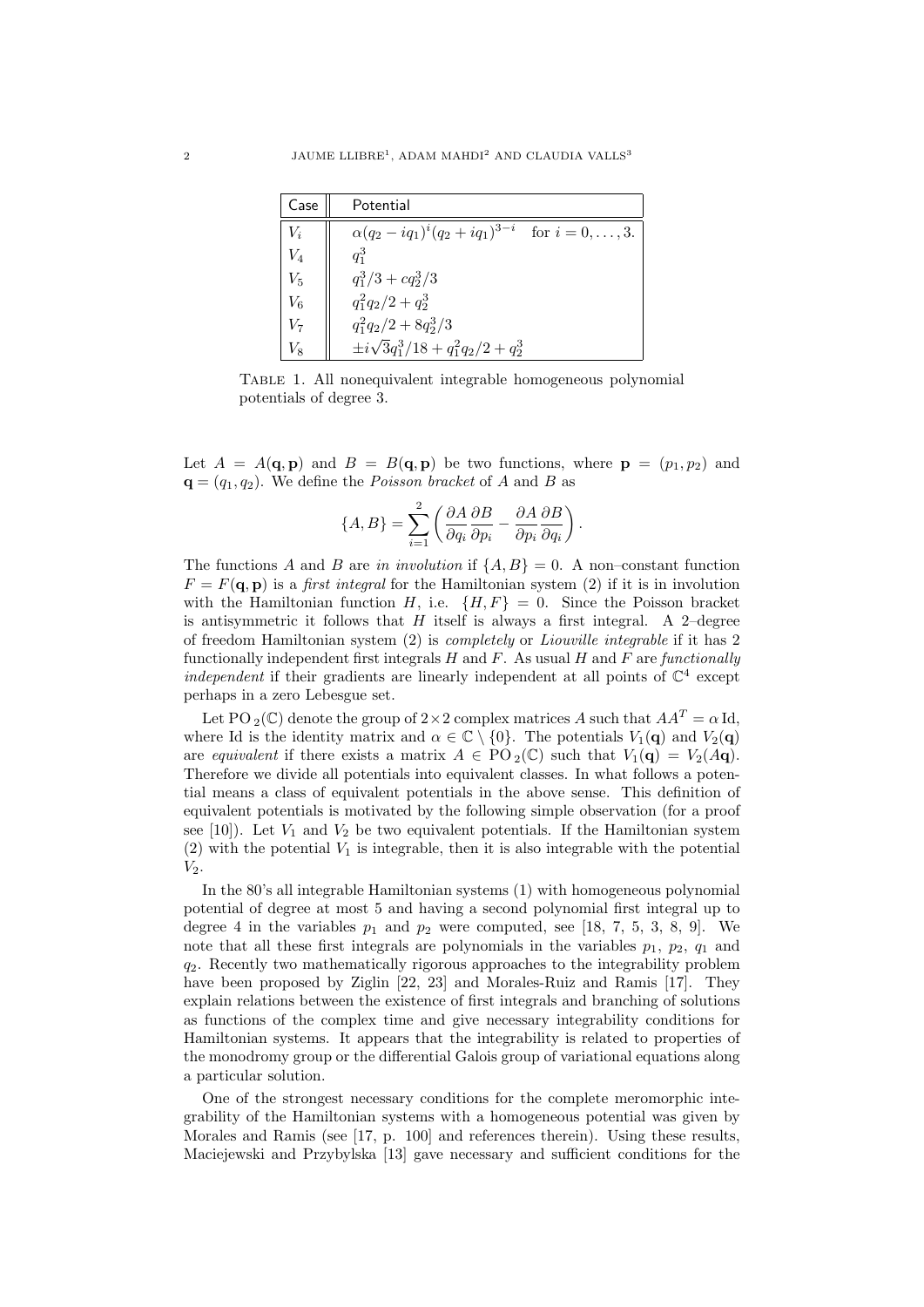| Case     | Potential                                                                                                                                                                                                                           |  |  |  |  |
|----------|-------------------------------------------------------------------------------------------------------------------------------------------------------------------------------------------------------------------------------------|--|--|--|--|
|          | $V_i$ $\parallel \alpha (q_2 - iq_1)^i (q_2 + iq_1)^{4-i}$ for $i = 0, 1, 2, 3, 4$ .                                                                                                                                                |  |  |  |  |
| $V_5$    |                                                                                                                                                                                                                                     |  |  |  |  |
|          |                                                                                                                                                                                                                                     |  |  |  |  |
|          |                                                                                                                                                                                                                                     |  |  |  |  |
|          |                                                                                                                                                                                                                                     |  |  |  |  |
|          | $\begin{array}{ c c } \hline V_5 & \alpha q_2^4 & \\ V_6 & \alpha q_1^4/4 + q_2^4 & \\ V_7 & 4 q_1^4 + 3 q_1^2 q_2^2 + q_2^4/4 & \\ V_8 & 2 q_1^4 + 3 q_1^2 q_2^2/2 + q_2^4/4 & \\ V_9 & (q_1^2+q_2^2)^2/4 & \\ \hline \end{array}$ |  |  |  |  |
| $V_{10}$ | $\Big  -q_1^2(q_1+iq_2)^2 + (q_1^2+q_2^2)^2/4$                                                                                                                                                                                      |  |  |  |  |

Table 2. Nonequivalent integrable homogeneous polynomial potentials of degree 4.

complete meromorphic integrability of Hamiltonian systems with the homogeneous polynomial potential of degree 3. See Table 1 for the list of nonequivalent integrable homogeneous potentials of degree 3. In [14] the same authors studied the meromorphic integrability of the class of Hamiltonian systems with a homogeneous polynomial potential of degree 4. They proved that except for the family of potentials

(3) 
$$
V = \frac{1}{2} a q_1^2 (q_1 + iq_2)^2 + \frac{1}{4} (q_1^2 + q_2^2)^2,
$$

only these systems with potentials  $V_i$  for  $i = 0, 1, \ldots, 8$  given in Table 2 are the nonequivalent integrable homogeneous potentials of degree 4. We proved in [11] that for the family (3) only the potentials  $V_9$  and  $V_{10}$  of Table 2 are integrable.

We note that from the papers [11, 13, 14] it follows that all the Hamiltonian systems (2) with a potential *V* given by a homogeneous polynomial of degree 3 or 4 which have an additional independent meromorphic first integral with respect to the Hamiltonian, have also a polynomial first integral independent with the Hamiltonian. It is well known, see for instance  $[12]$ , that if the potential  $V$  is a homogeneous polynomial or an inverse of a homogeneous polynomial of degree 2, 1, 0 or *−*1, then the Hamiltonian system (2) has always a polynomial first integral independent with the Hamiltonian. The existence of a polynomial first integral independent with the Hamiltonian for the Hamiltonian systems (2) with a potential given by the inverse of a homogeneous polynomial of degree *−*2 was characterized in [12]. More precisely, in [12] we classified the polynomial integrability of the Hamiltonian systems (2) with a homogeneous potential of degree *−*2 of the form  $V = 1/(aq_1^2 + bq_1q_2 + cq_2^2)$ . We proved that the study of the integrability for this potential is equivalent to studying the integrability of (2) with homogeneous potential

(4) 
$$
V = 1/(aq_1^2 + cq_2^2).
$$

Moreover, we showed that it is polynomially integrable if and only if either  $c = 0$ , or  $c \neq 0$  and  $a \in \{0, c\}$ . Moreover it is well known that these Hamiltonian systems with potentials (4) have always the additional rational first integral

$$
I = \frac{1}{2}(q_1p_2 - q_2p_1)^2 + (q_1^2 + q_2^2)V(q),
$$

see [2, 15, 11].

One of the main results of this paper is the characterization of the polynomial integrability of the natural Hamiltonian systems (2) with a homogeneous potential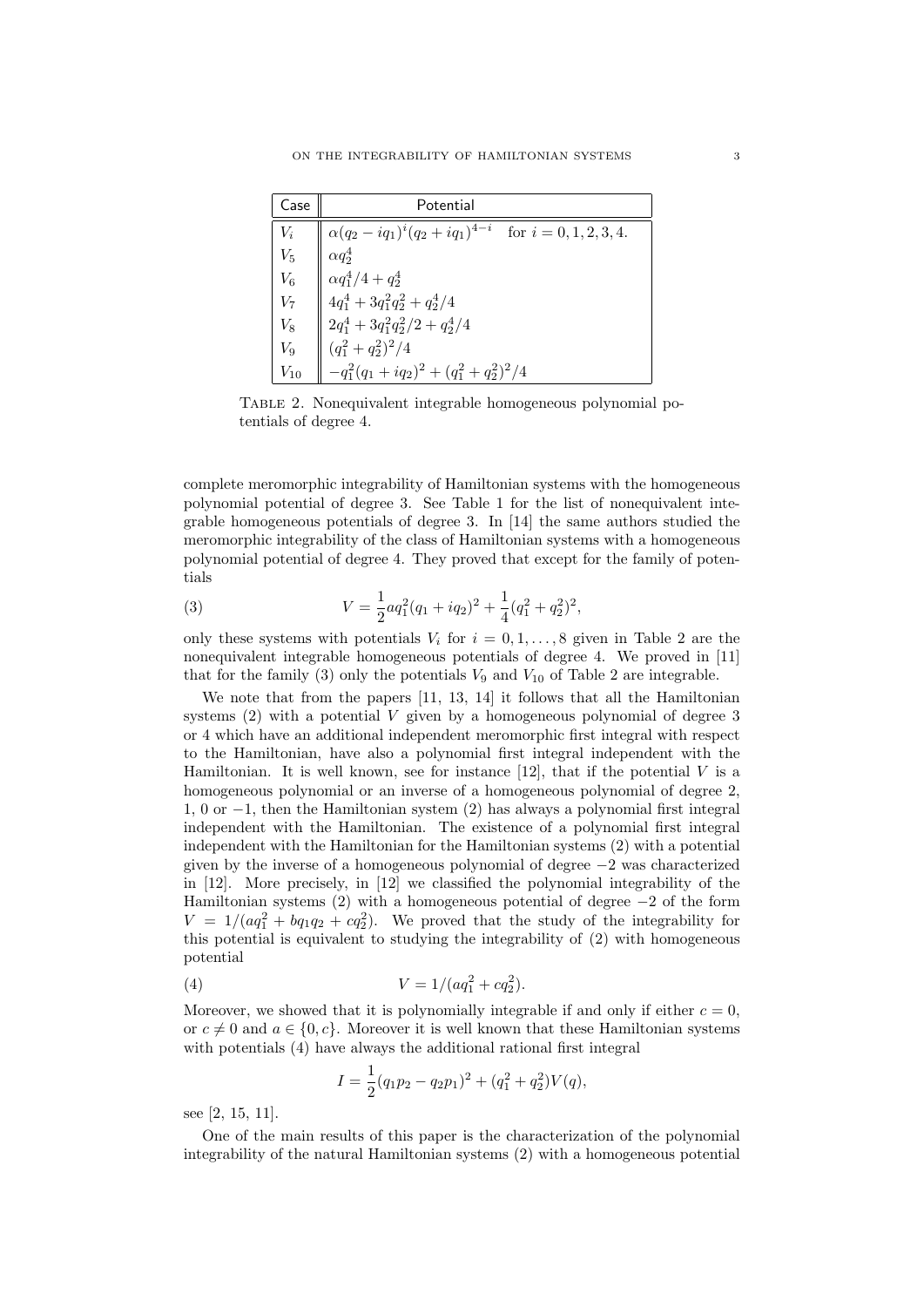of degree *−*3 of the form

(5) 
$$
V = \frac{1}{aq_1^3 + bq_1^2q_2 + cq_1q_2^2 + dq_3^3},
$$

with  $aq_1^3 + bq_1^2q_2 + cq_1q_2^2 + dq_2^3 \not\equiv 0.$ 

Our first intention was to characterize the existence of meromorphic first integral of the Hamiltonian systems (2) with potential (5) using the Morales-Ramis theory. Notice that such meromorphic first integrals includes the rational ones, probably the more natural class for looking the second additional first integral because the Hamiltonian of our systems is a rational function. But this characterization looks at this moment computationally very hard, and in a first approach to this characterization we have classified the existence of polynomial first integrals.

In the following proposition we reduce the study of the existence or non-existence of polynomial first integrals of the Hamiltonian systems (2) with potential (5) to the study of seven Hamiltonian systems (2) with the potentials described in the statement of Proposition 1.

**Proposition 1.** *After an appropriate rotation and a rescaling we can transform the potential* (5) *into one of the reduced forms*

$$
V_0 = \frac{1}{q_1^3};
$$
  
\n
$$
V_1 = \frac{1}{aq_1^3 + q_2^3};
$$
  
\n
$$
V_{2,3} = \frac{1}{(q_2^2 + q_1^2)(q_2 \pm iq_1)};
$$
  
\n
$$
V_{4,5} = \frac{1}{(q_2 \pm iq_1)^3};
$$
  
\n
$$
V_{gen} = \frac{1}{aq_1^3 + q_1^2q_2 + dq_2^3}.
$$

Proposition 1 is proved in section 4.

In what follows we say that a Hamiltonian system (2) is not polynomially integrable if it does not admit a polynomial first integral independent of the Hamiltonian. The existence or non-existence of polynomial first integrals for these seven classes of potentials is characterized in the following theorem.

## **Theorem 2.** *The Hamiltonian system* (2) *with the potential:*

- (a) *Vgen does not admit an additional polynomial first integral.*
- (b)  $\overline{V_0}$  *is completely integrable with the additional polynomial first integral*  $p_2$ .
- (c)  $V_1$  *admits a polynomial first integral if and only if*  $a = 0$ *, in which case the first integral is p*1*.*
- (d) *V*<sup>2</sup> *or V*<sup>3</sup> *does not admit a polynomial first integral.*
- (e)  $V_4$  *is completely integrable with the additional polynomial first integral*  $p_1 p_2$  $p_2$ *i.*
- (f)  $V_5$  *is completely integrable with the additional polynomial first integral*  $p_1 +$  $p_2$ *i.*

Theorem 2 is proved in section 5.

We say that a nonzero  $\mathbf{d} \in \mathbb{C}^2$  is a *Darboux point* of system (2) if it is the solution of the gradient equation

$$
V'(\mathbf{d}) = \gamma \mathbf{d},
$$

where  $\gamma \in \mathbb{C}^* := \mathbb{C} \setminus \{0\}$ . It is clear that if **d** is a Darboux point, then  $\tilde{\mathbf{d}} = \alpha \mathbf{d}$ , where  $\alpha \in \mathbb{C}^*$  satisfies

$$
V'(\tilde{\mathbf{d}}) = \alpha^{k-2} \gamma \tilde{\mathbf{d}} = \tilde{\gamma} \tilde{\mathbf{d}}.
$$

Of course this implies that **d** and **d** represent the same Darboux point. Thus, as it was explained in [14] a Darboux point **d** can be considered as a point in a projective space  $\mathbf{d} = [d_1 : d_2] \in \mathbb{CP}^1$ .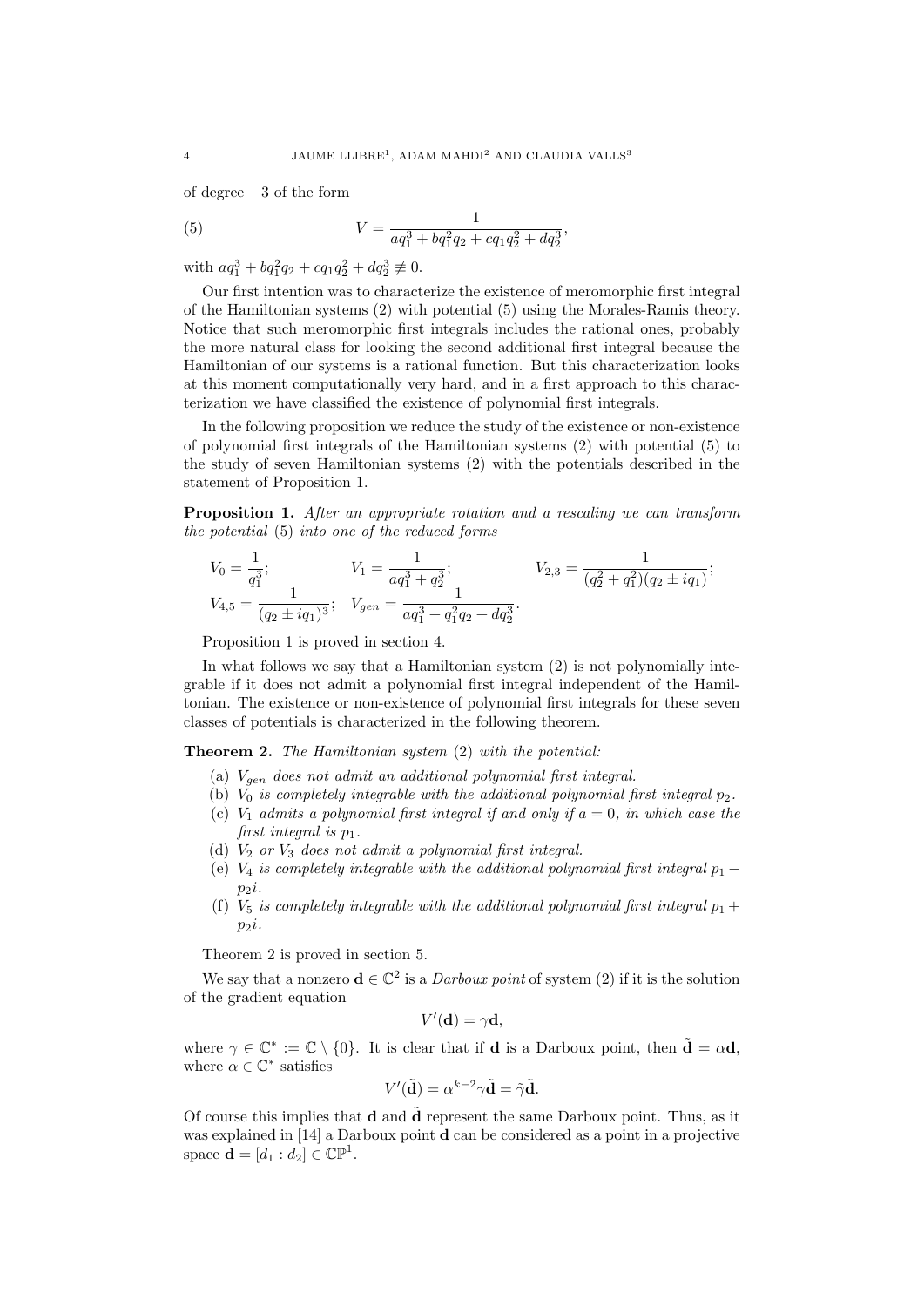Consider the Hessian matrix  $V''(\mathbf{q})$  evaluated at the Darboux point **d**, that is

(6) 
$$
V''(\mathbf{d}) = \begin{pmatrix} \frac{\partial^2 V(\mathbf{d})}{\partial q_1^2} & \frac{\partial^2 V(\mathbf{d})}{\partial q_1 \partial q_2} \\ \frac{\partial^2 V(\mathbf{d})}{\partial q_2 \partial q_1} & \frac{\partial^2 V(\mathbf{d})}{\partial q_2^2} \end{pmatrix}.
$$

Denote by  $\{\mu, \lambda\}$  the two eigenvalues of  $V''(\mathbf{d})$ . Since V is a homogeneous function of degree *k*, it is well-known that one of the eigenvalues, say  $\mu$ , equals  $\tilde{\gamma}(k-1)$  and we shall call it the *trivial* one. We shall also say that *λ* is the *non–trivial eigenvalue*. The second result of this paper is:

**Theorem 3.** Assume that a homogeneous potential  $V(\mathbf{q})$  of degree  $m \in \mathbb{Z}$  being a *polynomial or an inverse of a polynomial has*  $\mathbf{p}_1, \ldots, \mathbf{p}_m$  *different Darboux points. Then*

(7) 
$$
\sum_{i=1}^{m} \frac{1}{\Lambda_i} = -1,
$$

*where*  $\Lambda_i = \lambda_i - 1$  *and*  $\lambda_i$  *is a non–trivial eigenvalue of the Hessian matrix*  $V''$ *evaluated at the Darboux point* **p***i.*

Theorem 3 is an extension of Theorem 1.2 of Maciejewski and Przybylska [14], where the authors proved it for Hamiltonian systems with a homogeneous polynomial potential.

There are many papers on Hamiltonian systems (2) with polynomial potentials, and very few with rational. For one of these papers with rational potential see [1] and references therein. A natural extension of our main result would be considering the integrability of potentials being an inverse of a polynomial of arbitrary degree. Related to that we would like to state some open problems.

**Open problem 1.** *Consider a natural Hamiltonian system* (2) *with the potential*

(8) 
$$
V(q_1, q_2) = \frac{1}{a_0 q_1^m + a_1 q_1^{m-1} q_2 + \ldots + a_{m-1} q_1 q_2^{m-1} + a_m q_2^m}, \qquad a_j \in \mathbb{C},
$$

*where*  $a_{m-1} = 0$  *and*  $m \geq 2$ *. Show that* if  $a_1 \ldots a_{m-2} a_m \neq 0$ *, then system* (2) *does not admit any polynomial first integral.*

The open problem 1 has a positive answer for  $m = 2, 3$  (see [12] and Proposition 14 of this paper).

For certain types of potentials it will be shown in the next proposition that the Hamiltonian system (2) is completely integrable. The proof follows easily by direct computations.

**Proposition 4.** *Hamiltonian systems* (2) *having a potential V given below is completely integrable with the given corresponding additional first integral I:*

(9)  
\n
$$
V = f(q_1) + g(q_2), \quad I = p_1^2 + 2f(q_1),
$$
\n
$$
V = f(aq_1 + bq_2), \quad I = bp_1 - ap_2,
$$
\n
$$
V = f(q_1^2 + q_2^2), \quad I = q_2p_1 - q_1p_2,
$$

*where*  $f: \mathbb{C} \to \mathbb{C}$  *is any differentiable function.* 

**Open problem 2.** *Consider a natural Hamiltonian system* (2) *with the potential given by* (8) *with*  $m \geq 1$ *. Prove or disprove that system* (2) *is completely integrable with an additional polynomial first integral if and only if the potential*  $V(\mathbf{q})$  *is equivalent to one of the potentials given in* (9)*.*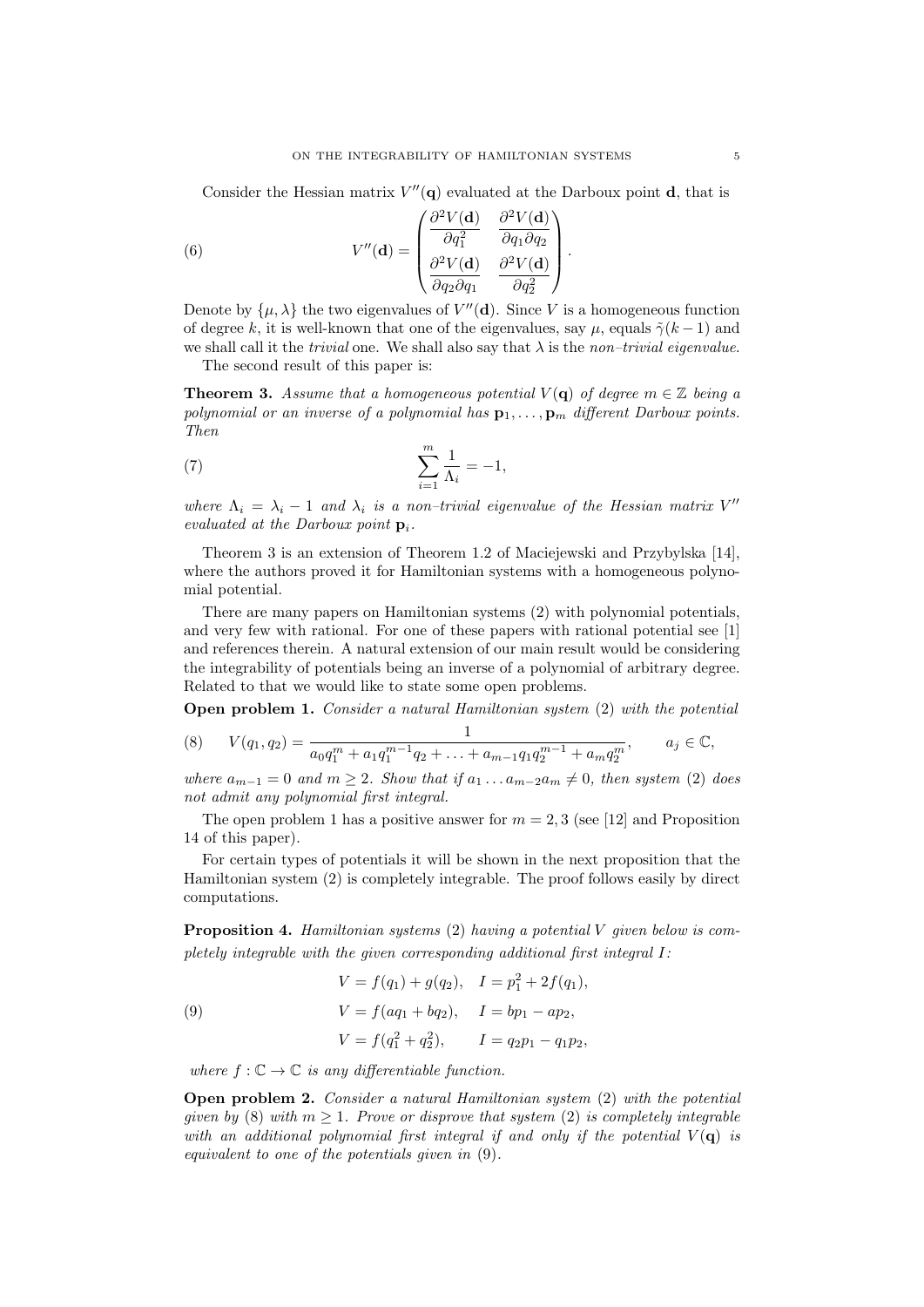The open problem holds for  $m = 1, 2, 3$  (see [12] and Proposition 14 of this paper).

We think that Theorem 2 holds if instead of polynomial first integrals we write global analytic first integrals. Thus a more general open question is the following one.

**Open problem 3.** *Prove or disprove that if a Hamiltonian system* (2) *with a potential given by the inverse of a homogeneous polynomial does not admit an additional polynomial first integral, then it does not admit an additional analytic first integral globally defined.*

We note that the open problem 3 has a positive answer for potentials given by homogeneous polynomials.

Somehow similar questions of whether the non-integrability within a smaller class of functions implies automatically the non-integrability in a bigger class were considered by Gorni and Zampieri [6]. To be more precise motivated by the works of Ta˘ımanov [19] and Butler [4] the authors asked whether for a polynomial Hamiltonian system with two degrees of freedom an analytic integrability implies C*<sup>∞</sup>* integrability. They answered this question negatively constructing a very simple explicit example, which does not have a full set of analytic first integrals but possesses a full set of  $\mathbb{C}^{\infty}$  first integrals. The example of Gorni and Zampieri was further generalized by Yoshino [21] (see also [20]).

### 2. Morales–Ramis theory

We would like to mention some known integrability obstructions for homogeneous polynomial potentials.

In the case that Hamiltonian system (2) is completely integrable the eigenvalues of (6) are not arbitrary. The following theorem due to Morales and Ramis determines these values. For proof see, e.g. [17].

**Theorem 5** (Morales–Ramis)**.** *Assume that the Hamiltonian system defined by the Hamiltonian* (1) *with a homogeneous potential V of degree*  $k \in \mathbb{Z} \setminus \{0\}$  *is completely integrable with holomorphic or meromorphic first integrals, then*  $\lambda$  *satisfies the following conditions:*

| Degree           | Eigenvalue $\lambda$                                 | Degree | Eigenvalue $\lambda$                                 |
|------------------|------------------------------------------------------|--------|------------------------------------------------------|
| $\boldsymbol{k}$ | $p+p(p-1)\frac{k}{2}$                                | $-3$   | $rac{25}{24} - \frac{1}{24}(\frac{12}{5} + 6p)^2$    |
| $\overline{2}$   | arbitrary                                            | 3      | $-\frac{1}{24}+\frac{1}{24}(2+6p)^2$                 |
| $-2$             | arbitrary                                            | 3      | $-\frac{1}{24}+\frac{1}{24}(\frac{3}{2}+6p)^2$       |
| $-5$             | $\frac{49}{40} - \frac{1}{40}(\frac{10}{3} + 10p)^2$ | 3      | $-\frac{1}{24}+\frac{1}{24}(\frac{6}{5}+6p)^2$       |
| $-5$             | $\frac{49}{40} - \frac{1}{40} (4+10p)^2$             | 3      | $-\frac{1}{24}+\frac{1}{24}(\frac{12}{5}+6p)^2$      |
| $-4$             | $\frac{9}{8} - \frac{1}{8}(\frac{4}{3} + 4p)^2$      | 4      | $-\frac{1}{8} + \frac{1}{8}(\frac{4}{3} + 4p)^2$     |
| $-3$             | $rac{25}{24} - \frac{1}{24}(2+6p)^2$                 | 5      | $-\frac{9}{40} + \frac{1}{40}(\frac{10}{3} + 10p)^2$ |
| $-3$             | $rac{25}{24} - \frac{1}{24}(\frac{3}{2} + 6p)^2$     | 5      | $-\frac{9}{40}+\frac{1}{40}(4+10p)^2$                |
| $-3$             | $rac{25}{24} - \frac{1}{24}(\frac{6}{5} + 6p)^2$     | k      | $\frac{1}{2}(\frac{k-1}{k}+p(p+1)k)$                 |

*where p is an integer.*

# 3. A family of natural hamiltonian systems with a homogeneous potential of degree *m*.

We shall derive formulas for the Darboux points and the corresponding non– trivial eigenvalues of the Hessian matrix  $V''$  of the potential V given by  $(8)$ . We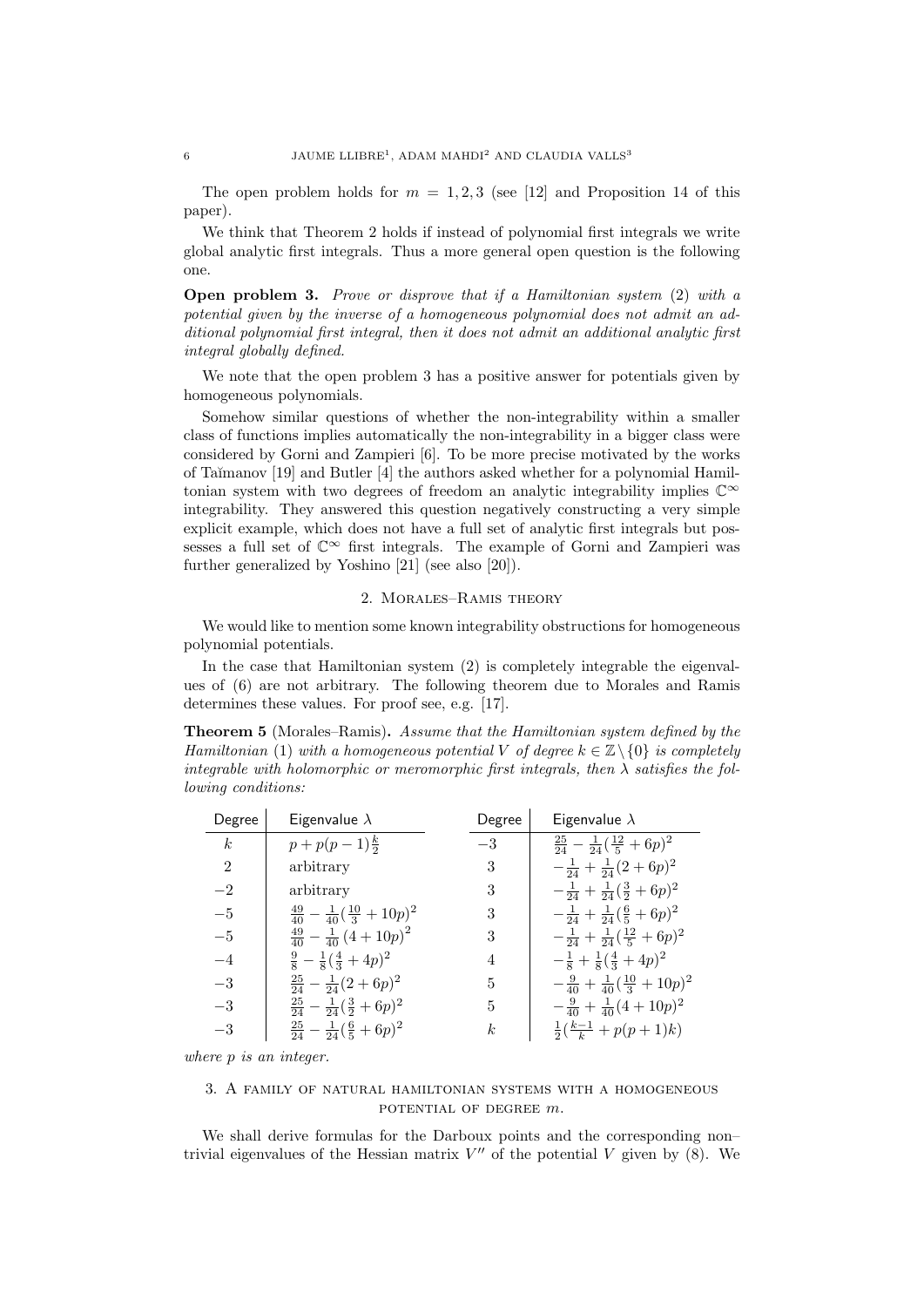also show that the relation (7) introduced first by Maciejewski and Przybylska in [14] for the generic Hamiltonian systems with the homogeneous polynomial potential also holds for the family of Hamiltonian systems with the rational potential being the inverse of a polynomial.

Setting  $z = q_2/q_1$  we rewrite potential (8) as

$$
V = \frac{1}{q_1^m v(z)}
$$
 where  $v(z) = a_0 + a_1 z + ... + a_m z^m$ .

We define the polynomials

(10) 
$$
h(z) = mv(z) - zv'(z), \qquad g(z) = (1 + z^2)v'(z) - m zv(z),
$$

where as usual  $v'(z)$  denotes the derivative of  $v(z)$  with respect to z.

The following proposition shows the way to calculate the Darboux points and the non–trivial eigenvalue  $\lambda$  associated to (8).

**Proposition 6.** Assume that  $g \neq 0$ . The Darboux points  $\mathbf{d} = [1 : z^*]$  associated *with potential* (8) *are given by the zeroes of*  $g(z) = 0$  *for which*  $h(z) \neq 0$ *. Moreover the non–trivial eigenvalue of*  $V''(\mathbf{d})$  *is given by*  $\lambda(z^*) = g'(z^*)/h(z^*) + 1$ .

*Proof.* It is clear that the Darboux points can be viewed as equilibrium points of the differential system

(11) 
$$
\dot{q}_1 = -q_1 + \frac{\partial V(q_1, q_2)}{\partial q_1}, \quad \dot{q}_2 = -q_2 + \frac{\partial V(q_1, q_2)}{\partial q_2}.
$$

We shall make a change of the variables  $(q_1, q_2) \rightarrow (q_1, z)$ , where  $z = q_2/q_1$ . Clearly the equilibrium points of the new differential system define also Darboux points. Expressing the derivatives of the potential in the variables  $q_1$  and  $z$  we get

$$
\frac{\partial V}{\partial q_1} = -\frac{1}{q_1^{m+1}v^2(z)} \Big[ mv(z) - zv'(z) \Big], \qquad \frac{\partial V}{\partial q_2} = -\frac{1}{q_1^{m+1}v^2(z)} v'(z).
$$

Thus

$$
\dot{z} = \frac{\dot{q}_2 q_1 - q_2 \dot{q}_1}{q_1^2} = -\frac{1}{q_1^{m+2} v^2(z)} [(1+z^2)v'(z) - m z v(z)].
$$

In the variables  $(q_1, z)$  system  $(11)$  writes

(12) 
$$
\dot{q}_1 = -q_1 - \frac{1}{q_1^{m+1}v^2(z)}h(z), \quad \dot{z} = -\frac{1}{q_1^{m+2}v^2(z)}g(z).
$$

Since the equilibrium points of  $(12)$  are Darboux points of *V*, they must satisfy the algebraic system

(13) 
$$
g(z) = 0, \qquad h(z) + q_1^{m+2} v^2(z) = 0.
$$

One way to calculate the Hessian matrix  $V''$  in the variables  $(q_1, z)$  is to calculate the Jacobian matrix *J* of system (12) and use the relationship obtained from system (11)

$$
J = V'' - Id,
$$

where *Id* stands for the identity matrix. We have

$$
(14) \quad J = \begin{bmatrix} (1+m)q_1^{-2-m}h(z)v^{-2}(z) - 1 & q_1^{-1-m}v^{-3}(z)[-v(z)h'(z) + 2g(z)] \\ (2+m)q_1^{-3-m}g(z)v^{-2}(z) & q_1^{-2-m}v^{-3}(z)[-v(z)g'(z) + 2g(z)] \end{bmatrix}.
$$

Taking into account relations (13) we get  $V''$  calculated at the Darboux point is

(15) 
$$
V'' = J + Id = \begin{bmatrix} -m - 1 & * \\ 0 & \frac{g'(z^*)}{h(z^*)} + 1 \end{bmatrix}.
$$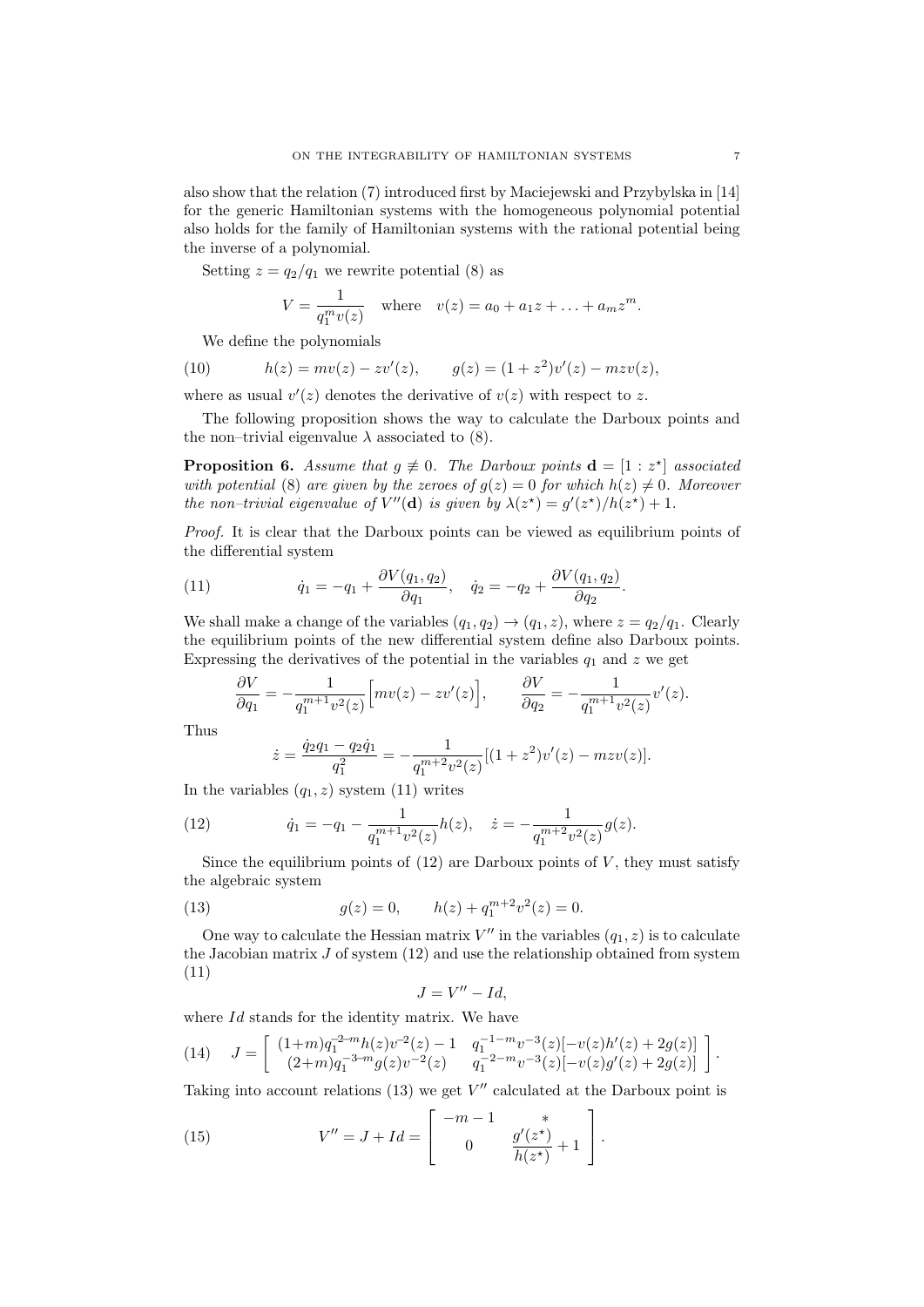It is clear that one of the eigenvalues of *V ′′* is always *−m−*1 and the non–trivial eigenvalue calculated at the Darboux point is

$$
\lambda(z^*) = \frac{g'(z^*)}{h(z^*)} + 1.
$$

#### **Proposition 7.** *The number of Darboux points of the potential* (8) *is at most m.*

*Proof.* We use the freedom of the choice of the potential from the equivalence class and take such one that has all Darboux points localized in the affine part of  $\mathbb{CP}^1$ where  $q_1 \neq 0$ . Thus potential (8) cannot possess Darboux points in the infinity except if polynomial in denominator is factorizable by *q*1.

From Proposition 6 the Darboux points  $\mathbf{d} = \begin{bmatrix} 1 : z^* \end{bmatrix}$  are given by the zeroes of  $q(z) = 0$  for which  $h(z) \neq 0$ . We have

$$
g(z) = (1 + z2)v'(z) - mzv(z) = -am-1zm + (mam - 2am-2)zm-1 + l.o.t.
$$

where *l.o.t.* stands for the lower order terms in *z*. Thus there are at most *m* Darboux points of the form  $[1 : z]$ , and since there cannot be additional Darboux points of the form  $[0 : z]$ , the proposition follows.

**Proposition 8.** The polynomials  $g(z)$  and  $h(z)$  have a common root  $z^*$  if and only *if*  $z^*$  *is a multiple root of*  $v(z)$ *.* 

*Proof.* If  $z^*$  is a multiple root of  $v(z)$  if and only if  $v(z^*) = v'(z^*) = 0$ . Therefore  $g(z^*) = h(z^*) = 0$ . On the other hand if  $g(z^*) = h(z^*) = 0$ , then from (10) we obtain that  $v'(z) = zh(z) + g(z)$ , so we get  $v'(z^*) = 0$ . Finally again from (10) we get  $v(z^*$  $) = 0.$ 

*Proof of Theorem 3.* We introduce the following 1-form

$$
\omega(z) = \frac{h(z)}{g(z)} dz.
$$

It is clear that  $\mathbb{CP}^1 = U_1 \cup U_2$ , where

$$
U_1 = \{ [q_1 : q_2] \in \mathbb{CP}^1 : q_1 \neq 0 \}, \quad U_2 = \{ [q_1 : q_2] \in \mathbb{CP}^1 : q_2 \neq 0 \}.
$$

The 1-form  $\omega(z)$  is defined on  $U_1$  and we shall extended it to  $\mathbb{CP}^1$ . In order to do that we introduce the map  $\xi: U_1 \to U_2$  defined as  $\xi = 1/z$ . Thus we have  $dz = -d\xi/\xi^2$  and

$$
\omega_{\infty} = \omega(1/\xi) = -\frac{h(1/\xi)}{g(1/\xi)} \frac{1}{\xi^2} d\xi.
$$

Under our assumptions the Darboux points are simple roots of  $g(z) = 0$ , then we get

$$
res_{z_i}\omega = \frac{h(z_i)}{g'(z_i)} = \frac{1}{\lambda_i - 1} = \frac{1}{\Lambda_i}.
$$

Now the residue of  $\omega(z)$  at infinity is res<sub>∞</sub> $\omega$ . We have

$$
res_{\infty}\omega = res_0 \,\omega_{\infty} = 1.
$$

Then the theorem follows by the Residue Theorem, see the appendix.  $\square$ 

 $\Box$ 

**Proposition 9.** *Consider a Hamiltonian system* (2) *with the following potential*

(16) 
$$
V = \frac{1}{aq_1^m + q_2^m},
$$

*where*  $m \in \mathbb{Z}$ ,  $m > 2$ . Then system (2) is completely integrable with a meromorphic *first integral if and only if*  $a = 0$ *.*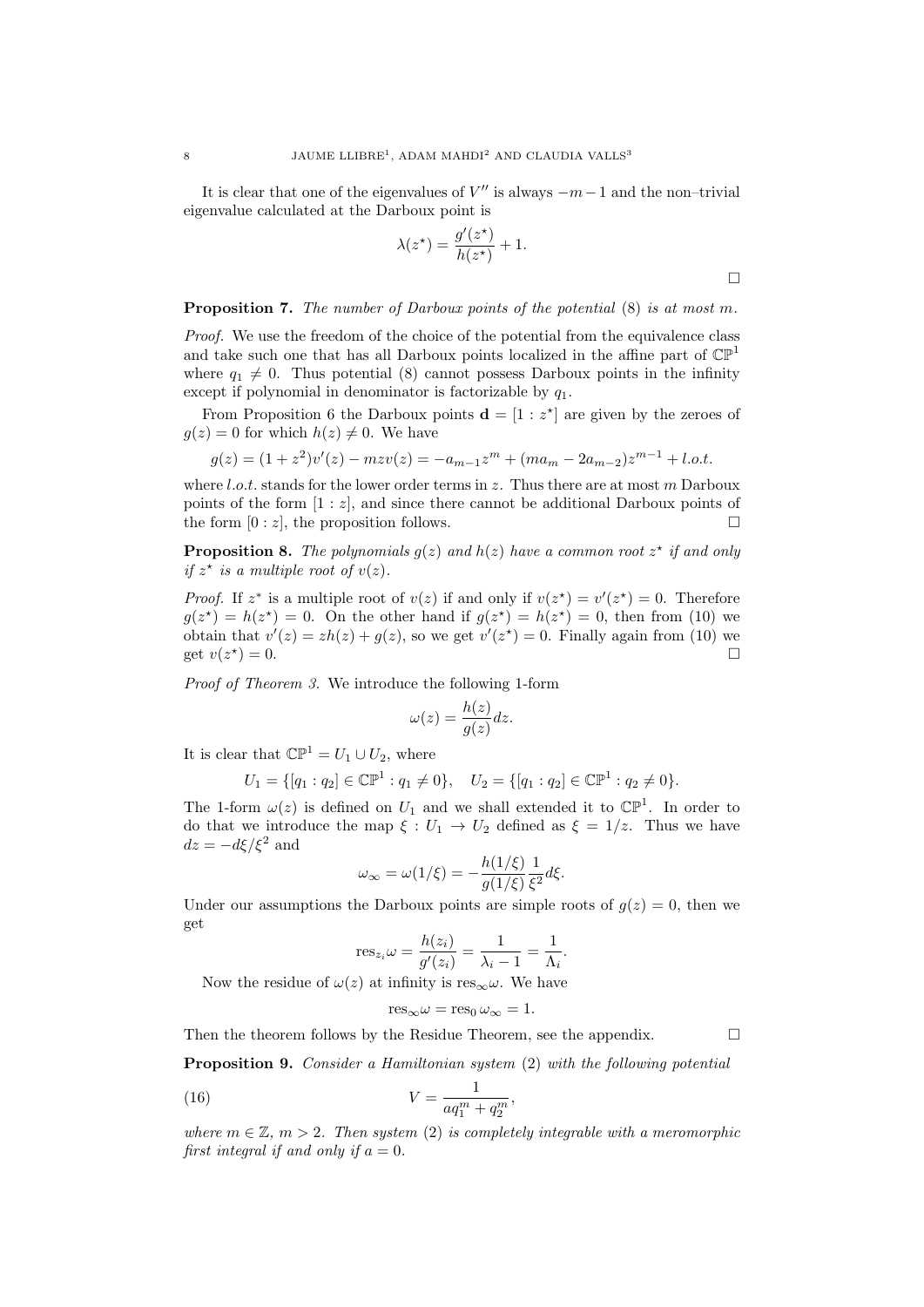*Proof.* First we note that if  $a = 0$ , then potential (16) is trivially separable and therefore by Proposition 4 is integrable. To prove the non–integrability for  $a \neq 0$ , we shall use Theorem 5 of Morales and Ramis. Thus we shall calculate the non– trivial eigenvalue  $\lambda$  associated with potential (16). Since *V* is of the form (8), we can calculate  $\lambda$  using Proposition 6. The Darboux points  $z^*$  are given by the zeros of  $g(z^*) = 0$  for which  $h(x^*) \neq 0$ . Since  $g(z) = -amz + mz^{m-1}$  and  $h(z) = am$  we obtain the Darboux point

$$
z^* = a^{1/m-2},
$$

and the corresponding non–trivial eigenvalue

(17) 
$$
\lambda = \frac{g'(z^*)}{h(z^*)} + 1 = m - 1.
$$

Now we define  $\mathcal{Z}_{-m}^a = \{p - p(p-1)\frac{m}{2} : p \in \mathbb{Z}\}\$  and  $\mathcal{Z}_{-m}^b = \{\frac{m+1}{2m} - p(p+1)\}$  $1\frac{m}{2}$ :  $p \in \mathbb{Z}$ . We shall consider different cases depending on the degree of the homogeneity of *V* .

*Case:*  $m = 3$ . In order to prove that potential (16) is non–integrable when  $a \neq 0$ consider the following sets

$$
\mathcal{Z}_{-3}^1 = \left\{ \frac{25}{24} - \frac{1}{24} (2 + 6p)^2 : \ p \in \mathbb{Z} \right\}, \qquad \mathcal{Z}_{-3}^3 = \left\{ \frac{25}{24} - \frac{1}{24} (\frac{6}{5} + 6p)^2 : \ p \in \mathbb{Z} \right\},
$$
  

$$
\mathcal{Z}_{-3}^2 = \left\{ \frac{25}{24} - \frac{1}{24} (\frac{3}{2} + 6p)^2 : \ p \in \mathbb{Z} \right\}, \qquad \mathcal{Z}_{-3}^4 = \left\{ \frac{25}{24} - \frac{1}{24} (\frac{12}{5} + 6p)^2 : \ p \in \mathbb{Z} \right\}.
$$

From (17) the nontrivial eigenvalue is  $\lambda = 2$ . Thus by Theorem 5 if potential (16) is completely integrable then

$$
\lambda \in \{\mathcal{Z}_{-3}^1 \cup \mathcal{Z}_{-3}^2 \cup \mathcal{Z}_{-3}^3 \cup \mathcal{Z}_{-3}^4 \cup \mathcal{Z}_{-3}^a \cup \mathcal{Z}_{-3}^b\}.
$$

A simple computation shows that the last condition is never fulfilled for  $\lambda = 2$ and therefore the potential *V* given by (16) for  $m = 3$  is not integrable.

*Cases:*  $m = 4$  *and*  $m = 5$ . We prove the non–integrability in a similar manner. *Case:*  $m > 5$ . By (17) the nontrivial eigenvalue is  $\lambda = m - 1$ . Theorem 5 for  $m > 5$  implies that if potential (16) is completely integrable, then

$$
\lambda = m - 1 \in \{ \mathcal{Z}_{-m}^a \cup \mathcal{Z}_{-m}^b \}.
$$

The last condition is fulfilled if and only if  $m \in \{1, 2\}$ , which is not compatible with our assumption that  $m > 5$ .

## 4. Homogeneous potentials of degree *−*3

In this section we prove all the results stated in the introduction for the homogeneous potentials of degree *−*3 given in (5).

*Proof of Proposition 1.* Consider the potential *V* given in (5) and let  $P(q_1, q_2)$  =  $aq_1^3 + bq_1^2q_2 + cq_1q_2^2 + dq_2^3$  be its denominator. The integrability of the Hamiltonian system (2) is preserved under the rotation

(18) 
$$
q_1 = Q_1 \cos \alpha + Q_2 \sin \alpha
$$
,  $q_2 = -Q_1 \sin \alpha + Q_2 \cos \alpha$ ,  $\alpha \in [0, 2\pi)$ .

We shall use this fact in order to simplify the potential *V* .

We substitute (18) into the polynomial  $P(q_1, q_2)$  and we get that the coefficient of  $Q_1 Q_2^2$  in the expression of  $P(Q_1, Q_2)$  is

$$
c\cos^3\alpha + (2b - 3d)\cos^2\alpha\sin\alpha + (3a - 2c)\cos\alpha\sin^2\alpha - b\sin^3\alpha.
$$

Assume  $c \neq 0$ . Then dividing the previous expression by  $\sin^3 \alpha$  we can vanish the coefficient of  $Q_1 Q_2^2$  if and only if there is  $\alpha$  such that

(19) 
$$
c \cot^3 \alpha + (2b - 3d) \cot^2 \alpha + (3a - 2c) \cot \alpha - b = 0.
$$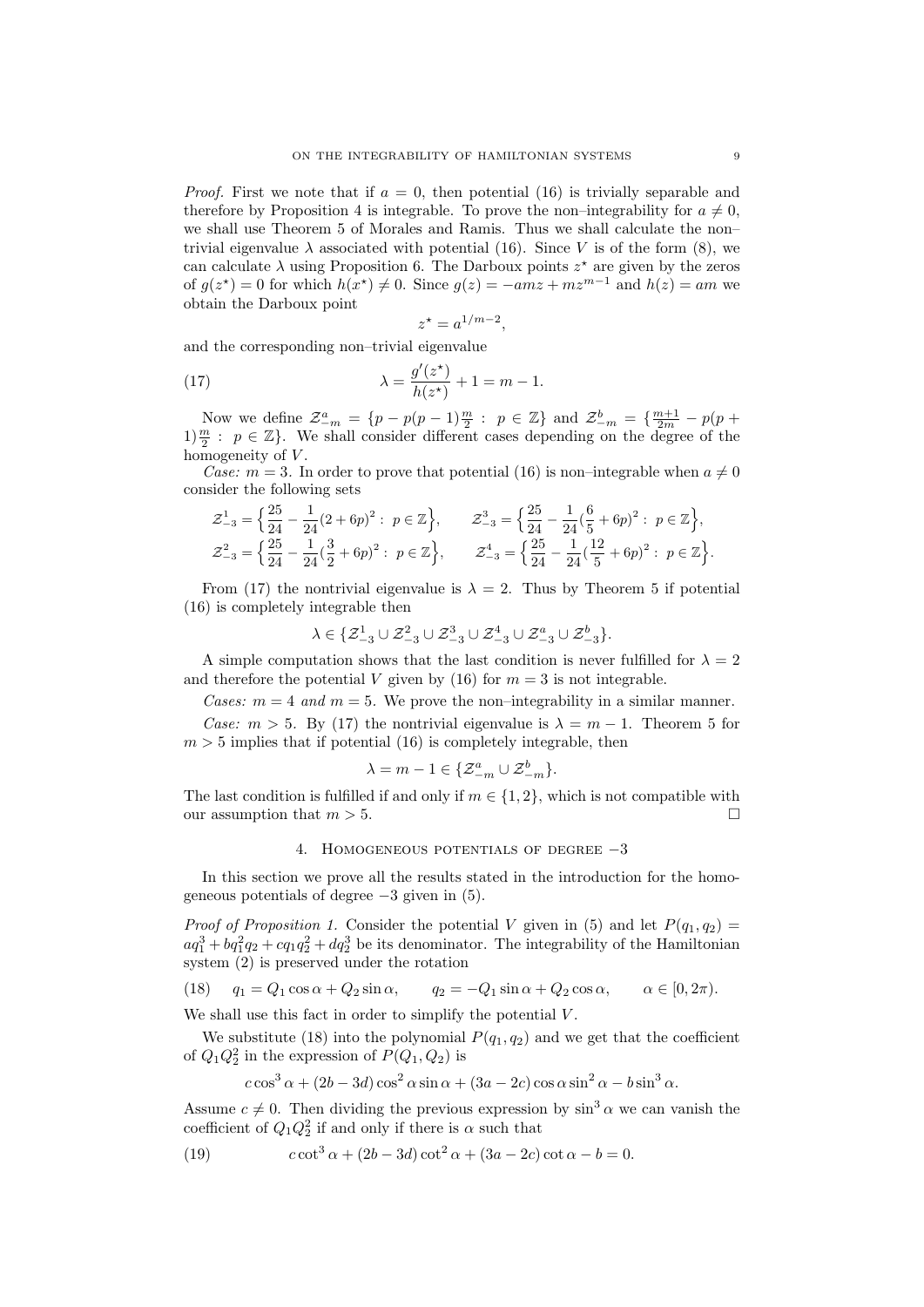This is a cubic equation in  $\cot \alpha$ . Then it is easy to check that always there exists  $\alpha^* \in (0, \pi)$  such that cot  $\alpha^*$  is a root of (19), except if all the roots of (19) are  $\pm i$ . So if we are not in this last case we can assume that  $c = 0$ .

We note that if all roots of  $(19)$  are  $\pm i$ , then there is no rotation to eliminate  $Q_1 Q_2^2$ . This is the case when the polynomial  $P(q_1, q_2)$  is of the form  $(q_1 \pm iq_2)^3$  or  $(q_1^2 + q_2^2)(q_1 \pm iq_2)$ , obtaining the potentials  $V_2, ..., V_5$ .

Now we recall that a  $2n \times 2n$  matrix *S* is called *symplectic with multiplier*  $\mu$  if

$$
STJS = \mu S, \text{ where } J = \begin{pmatrix} 0 & \text{Id} \\ -\text{Id} & 0 \end{pmatrix}.
$$

A symplectic change of variables takes a Hamiltonian system of equations into another Hamiltonian system (see [16] for details). When  $c = 0$  and  $b \neq 0$  the change

$$
Q_1 = q_1
$$
,  $Q_2 = q_2$ ,  $P_1 = \sqrt{b} p_1$ ,  $P_2 = \sqrt{b} p_2$ 

is symplectic with multiplier  $\sqrt{b}$  and we get  $V_{gen}$ . When  $b = c = 0$  and  $d \neq 0$  with the symplectic change  $Q_1 = q_1, Q_2 = q_2, P_1 = \sqrt{d p_1}, P_2 = \sqrt{d p_2}$  we get  $V_1$ , and when  $b = c = d = 0$  with the symplectic change  $Q_1 = q_1, Q_2 = q_2, P_1 = \sqrt{a} p_1, P_2 = \sqrt{a^2 + 1^2}$  $\sqrt{a} p_2$  we get  $V_0$ . So the proposition is proved.

## 5. Proof of Theorem 2

Statement (b) of Theorem 2 is trivial.

Statement (c) follows easily from Proposition 9 and it is immediate to check that its first integral is *p*1.

Now we prove statement (d). The nontrivial eigenvalue calculated at the simple Darboux point associated with  $V_2$  and  $V_3$  is  $\lambda = 2$ . Using the notation introduced in Proposition 9, it is easy to check that

$$
2 \notin \{ \mathcal{Z}_{-3}^1 \cup \mathcal{Z}_{-3}^2 \cup \mathcal{Z}_{-3}^3 \cup \mathcal{Z}_{-3}^4 \cup \mathcal{Z}_{-3}^a \cup \mathcal{Z}_{-3}^b \}.
$$

Thus by Theorem 5 potentials  $V_2$  and  $V_3$  are not integrable.

Statements (e) and (f) of Theorem 2 follow easily from Proposition 4.

In the rest of this section we shall prove statement (a) of Theorem 2.

We consider a Hamiltonian system associated with the potential  $V_{gen}$ , that is

(20) 
$$
\dot{q}_1 = p_1, \ \dot{q}_2 = p_2, \ \dot{p}_1 = \frac{3aq_1^2 + 2q_1q_2}{(aq_1^3 + q_1^2q_2 + dq_2^3)^2}, \ \dot{p}_2 = \frac{q_1^2 + 3dq_2^2}{(aq_1^3 + q_1^2q_2 + dq_2^3)^2}.
$$

Now we take the new independent variable  $\tau$  defined by  $dt = (a q_1^3 + q_1^2 q_2 + d q_2^3)^2 d\tau$ and we write system (20) as

(21) 
$$
\dot{q}_1 = p_1(aq_1^3 + q_1^2q_2 + dq_2^3)^2, \qquad \dot{q}_2 = p_2(aq_1^3 + q_1^2q_2 + dq_2^3)^2, \n\dot{p}_1 = 3aq_1^2 + 2q_1q_2, \qquad \dot{p}_2 = q_1^2 + 3dq_2^2.
$$

We separate the proof of the non-existence of polynomial first integrals of system (21) into three cases:

- $\bullet$   $a = 0$ ,
- $a \neq 0$  and  $d = 0$ ,
- $ad \neq 0$ .

**Proposition 10.** *The Hamiltonian system* (21) *with a* = 0 *has no polynomial first integrals.*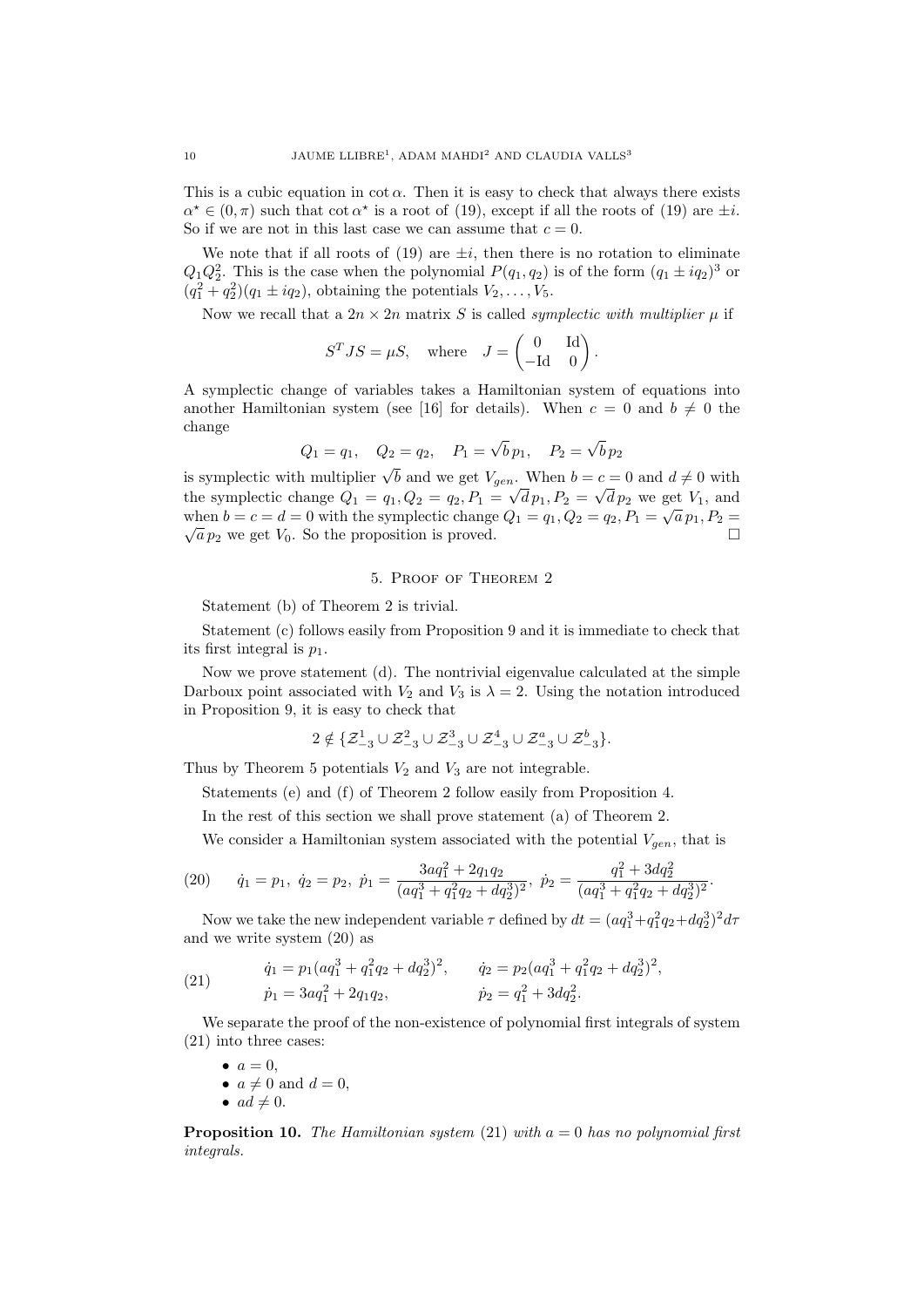*Proof.* Setting  $a = 0$  equation (21) becomes

(22) 
$$
\dot{q}_1 = p_1 q_2^2 (q_1^2 + dq_2^2)^2, \qquad \dot{q}_2 = p_2 q_2^2 (q_1^2 + dq_2^2)^2, \n\dot{p}_1 = 2q_1 q_2, \qquad \dot{p}_2 = q_1^2 + 3dq_2^2.
$$

We proceed by contradiction by assuming that there exists *f* a polynomial first integral of system (22). Then it satisfies

$$
(23)\ \ p_1q_2^2(q_1^2+dq_2^2)^2\frac{\partial f}{\partial q_1} + p_2q_2^2(q_1^2+dq_2^2)^2\frac{\partial f}{\partial q_2} + 2q_1q_2\frac{\partial f}{\partial p_1} + (q_1^2+3dq_2^2)\frac{\partial f}{\partial p_2} = 0.
$$

We write *f* in sum of its homogeneous parts as  $f = \sum_{n=1}^{\infty}$ *j*=0  $f_j$  where each  $f_j$  is a

homogeneous polynomial of degree *j* and we can assume that  $f_n \neq 0$  and  $n \geq 1$ . Then computing the terms of degree  $n + 6$  in (23) we have that  $f_n$  satisfies

$$
q_2^2(q_1^2 + dq_2^2)^2 \left(p_1 \frac{\partial f_n}{\partial q_1} + p_2 \frac{\partial f_n}{\partial q_2}\right) = 0.
$$

The general solution of the linear partial differential equation is an arbitrary function in the variable  $(q_1p_2 - q_2p_1)/p_1$  with coefficients arbitrary functions in the variables  $p_1$  and  $p_2$ . Since  $f_n$  must be a polynomial of degree *n* in the variables  $p_1$ .  $p_2$ ,  $q_1$  and  $q_2$ , we get that  $f_n$  must be of the form as

(24) 
$$
f_n = \sum_{i+j+2l=0}^n f_{ijl} p_1^i p_2^j (q_1 p_2 - q_2 p_1)^l.
$$

Now computing the terms of degree  $n + 1$  we obtain

(25) 
$$
q_2^2(q_1^2 + dq_2^2)^2 \left(p_1 \frac{\partial f_{n-6}}{\partial q_1} + p_2 \frac{\partial f_{n-6}}{\partial q_2}\right) + 2q_1 q_2 \frac{\partial f_n}{\partial p_1} + (q_1^2 + 3dq_2^2) \frac{\partial f_n}{\partial p_2} = 0.
$$

Evaluating (25) on  $q_2 = 0$  we get that

$$
f_n = \sum_{i+j+2l=0}^n f_{ijl}(j+l)p_1^i p_2^{j+l-1} q_1^l = 0.
$$

This implies that  $j = l = 0$ , and consequently  $f_n = f_n(p_1)$ . Now after simplifying equation (25) by  $q_2$  and evaluating it on  $q_2 = 0$ , we get that  $df_n/dp_1 = 0$ . Hence  $f_n$  must be a constant. So  $n = 0$  and we have a contradiction.

**Proposition 11.** *The Hamiltonian system* (21) *with*  $a \neq 0$  *and*  $d = 0$  *has no polynomial first integrals.*

*Proof.* Now equation (21) becomes

(26) 
$$
\dot{q}_1 = p_1 q_1^4 (a q_1 + q_2)^2, \qquad \dot{q}_2 = p_2 q_1^4 (a q_1 + q_2)^2, \n\dot{p}_1 = 3a q_1^2 + 2q_1 q_2, \qquad \dot{p}_2 = q_1^2.
$$

We proceed by contradiction by assuming that there exists a polynomial first integral *f* of system (26). Then after removing a common  $q_1$ , *f* satisfies

(27) 
$$
p_1 q_1^3 (aq_1 + q_2)^2 \frac{\partial f}{\partial q_1} + p_2 q_1^3 (aq_1 + q_2)^2 \frac{\partial f}{\partial q_2} + (3aq_1 + 2q_2) \frac{\partial f}{\partial p_1} + q_1 \frac{\partial f}{\partial p_2} = 0.
$$

We write *f* in sum of its homogeneous parts as  $f = \sum_{n=1}^{\infty}$ *j*=0  $f_j$  where each  $f_j$  is a

homogeneous polynomial of degree *j* and we have that  $f_n \neq 0$  and  $n \geq 1$ . Then computing the terms of degree  $n + 5$  in (27) we have that  $f_n$  satisfies

$$
q_1^3(aq_1+q_2)^2\Big(p_1\frac{\partial f_n}{\partial q_1}+p_2\frac{\partial f_n}{\partial q_2}\Big)=0.
$$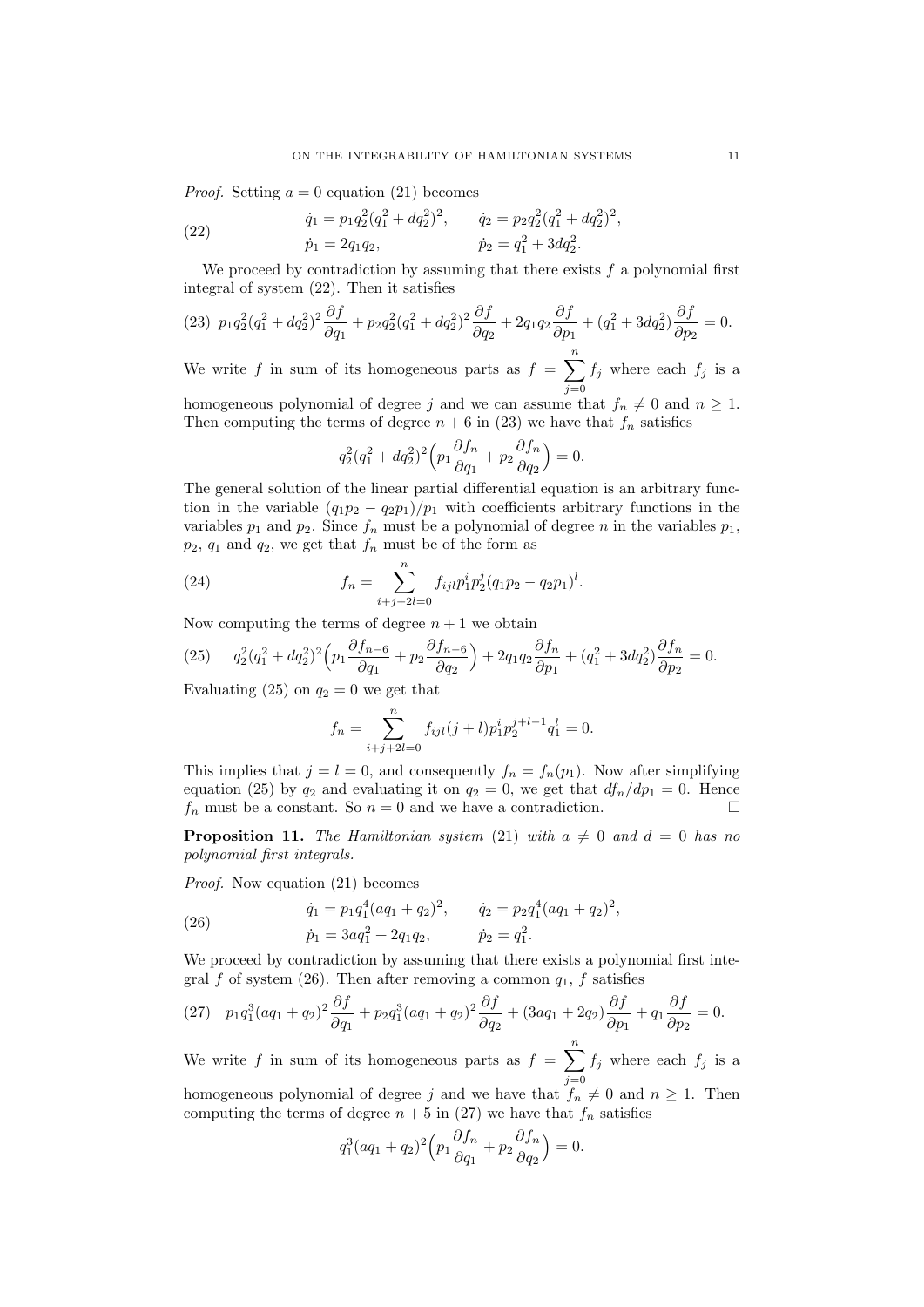Solving it we obtain that  $f_n$  is of the form  $(24)$ . Now computing the terms of degree  $n \in (27)$  we obtain

(28) 
$$
q_1^3(aq_1+q_2)^2\left(p_1\frac{\partial f_{n-5}}{\partial q_1}+p_2\frac{\partial f_{n-5}}{\partial q_2}\right)+(3aq_1+2q_2)\frac{\partial f_n}{\partial p_1}+q_1\frac{\partial f_n}{\partial p_2}=0.
$$

Evaluating (28) on  $q_1 = 0$  and working as in the proof of Proposition 10 we get that  $f_n = f_n(p_2)$ . Now after simplifying equation (28) by  $q_1$  and evaluating it on  $q_1 = 0$  we get that  $df_n/dp_2 = 0$ . Hence  $f_n$  must be a constant, and thus we obtain a contradiction.

In the remainder of the paper we prove that system (21) with  $ad \neq 0$  does not admit any polynomial first integrals.

Changing the variables  $(q_1, q_2, p_1, p_2) \rightarrow (q_1, q_2, p_1, T)$ , where  $T = q_2 p_1 - q_1 p_2$ , system (21) writes

(29) 
$$
\dot{q}_1 = p_1(aq_1^3 + q_1^2q_2 + dq_2^3)^2, \qquad \dot{q}_2 = \frac{q_2p_1 - T}{q_1}(aq_1^3 + q_1^2q_2 + dq_2^3)^2, \n\dot{p}_1 = 3aq_1^2 + 2q_1q_2, \qquad \qquad \dot{T} = -q_1[q_1^2 - 3aq_1q_2 + (3d - 2)q_2^2].
$$

If we denote by  $F(q_1, q_2, p_1, p_2) \in \mathbb{C}[q_1, q_2, p_1, p_2]$  a polynomial first integral of  $(21)$ , then in the variables  $(q_1, q_2, p_1, T)$  it writes

(30) 
$$
F(q_1, q_2, p_1, T) = \sum_{j=-n}^{n} f_j(q_2, p_1, T) q_1^j,
$$

where  $f_i(q_2, p_1, T) \in \mathbb{C}[q_2, p_1, T]$ . We define the following differential operators that act on  $f_j = f_j(q_2, p_1, T) \in \mathbb{C}[q_2, p_1, T]$ :

$$
\mathcal{A}[f_j] := j p_1 f_j + (q_2 p_1 - T) \frac{\partial f_j}{\partial q_2},
$$
  
\n
$$
\mathcal{B}[f_j] := q_2^2 \mathcal{A}[f_j] - \frac{\partial f_j}{\partial T},
$$
  
\n
$$
\mathcal{C}[f_j] := 2dq_2^3 \mathcal{A}[f_j] + 3\left(\frac{\partial f_j}{\partial p_1} + q_2 \frac{\partial f_j}{\partial T}\right),
$$
  
\n
$$
\mathcal{D}[f_j] := 2dq_2^3 \mathcal{A}[f_j] + (2 - 3d)q_2 \frac{\partial f_j}{\partial T} + 2\frac{\partial f_j}{\partial p_1}
$$

*.*

Then by definition  $F$  is a first integral of  $(29)$  if and only if

$$
(31) \qquad a^2 \mathcal{A}[f_{j-6}] + 2aq_2\mathcal{A}[f_{j-5}] + \mathcal{B}[f_{j-4}] + a\mathcal{C}[f_{j-3}] + q_2\mathcal{D}[f_{j-2}] + d^2q_2^6\mathcal{A}[f_j] = 0,
$$

where  $j = -n, \ldots, n+6$  and  $f_j = 0$  if  $j > n$  or  $j < -n$ . Thus system (21) admits a polynomial first integral if and only if there exist  $2n + 1$  polynomial functions  $f_j$ satisfying system  $(31)$  of  $2n + 7$  partial differential equations. The following two lemmas will address the problem of existence of such polynomial functions.

**Lemma 12.** Let F be as in (30) and  $ad \neq 0$ . If F is first integral of (29), then  $f_i(q_2, p_1, T) = 0$  *for*  $i = 1, \ldots, n$ *.* 

*Proof.* Consider (31) for  $j = n + 6$ , that is,  $a^2 \mathcal{A}[f_n] = 0$ . Using that  $a \neq 0$ , the solution is  $f_n = \alpha/(T - q_2p_1)^n$ , where  $\alpha = \alpha(p_1, T)$ . Since  $f_n \in \mathbb{C}[q_2, p_1, T]$  we conclude that  $f_n = 0$ . If  $n = 1$  we are done. If  $n \geq 2$ , using that  $\mathcal{A}[f_n] = 0$  we get from (31) that  $a^2 \mathcal{A}[f_{n-1}] = 0$  and hence  $f_{n-1} = 0$ . If  $n = 2$  we are done. If  $n \geq 3$  then using that  $\mathcal{B}[0] = 0$ , and  $f_n = f_{n-1} = 0$  the conditions in (31) imply that  $a^2 \mathcal{A}[f_{n-2}] = 0$ . The arguments for solving  $a^2 \mathcal{A}[f_n] = 0$  imply that  $f_{n-2} = 0$ . Furthermore using that  $C[0] = 0$  together with (31) we get that as long as  $n-3 \geq 1$ , then  $f_{n-3} = 0$ . Again, if  $n = 4$  we are done. If  $n \geq 5$ , then we proceed by induction.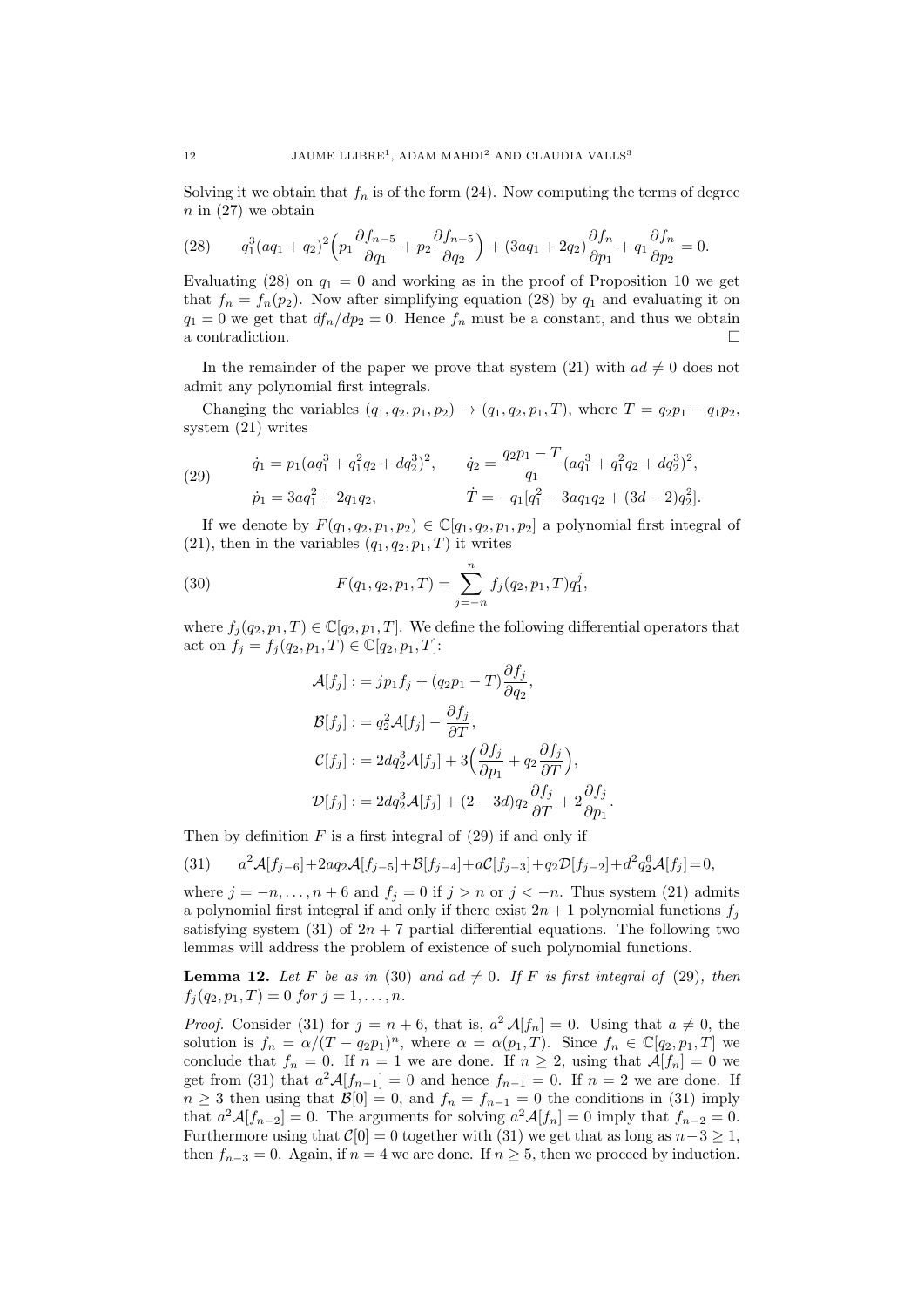Assume that  $f_n = f_{n-1} = \cdots = f_{i+1} = 0$ , where  $i \ge 1$ . We shall show that  $f_i = 0$ . Now we consider condition (31) and we get

$$
(32) \quad a^2 \mathcal{A}[f_i] + 2aq_2^2 \mathcal{A}[f_{i+1}] + \mathcal{B}[f_{i+2}] + a\mathcal{C}[f_{i+3}] + q_2 \mathcal{D}[f_{i+4}] + d^2 q_2^6 \mathcal{A}[f_{i+6}] = 0.
$$

Since  $f_{i+6} = f_{i+4} = f_{i+3} = f_{i+2} = f_{i+1} = 0$ , and using that  $\mathcal{A}[0] = \mathcal{B}[0] = \mathcal{C}[0] =$  $\mathcal{D}[0] = 0$ , equation (32) reduces to  $a^2 \mathcal{A}[f_i] = 0$ . Since  $a \neq 0$  and  $i \geq 1$ , the only polynomial solution of this differential equation is  $f_i = 0$ . This concludes the proof of the lemma.  $\Box$ 

**Lemma 13.** Let F be as in (30) and  $ad \neq 0$ . If F is a first integral of (29), then  $f_j(q_2, p_1, T) = 0$  *for*  $j = -n, -n + 1, \ldots, -1$  *and*  $f_0(q_2, p_1, T) = constant$ .

*Proof.* Consider (31) for  $j = -n, -n+1$ , i.e.  $d^2q_2^6A[f_{-n}] = 0$  and  $d^2q_2^6A[f_{-n+1}] = 0$ . Since  $d \neq 0$  this implies that  $\mathcal{A}[f_{-n}] = \mathcal{A}[f_{-n+1}] = 0$  and solving it we get

(33) 
$$
f_{-n} = \alpha_{-n} (T - q_2 p_1)^n
$$
, and  $f_{-n+1} = \alpha_{-n+1} (T - q_2 p_1)^{n-1}$ ,

where  $\alpha_{-n} = \alpha_{-n}(p_1, T)$  and  $\alpha_{-n+1} = \alpha_{-n+1}(p_1, T)$  are polynomials. Now we consider (31) for  $j = -n + 2$ , that is,  $q_2 \mathcal{D}[f_{-n}] + d^2 q_2^6 \mathcal{A}[f_{-n+2}] = 0$  and using (33) we get

$$
f_{-n+2} = (\alpha_{-n+2} + \beta_{-n+2})(T - q_2 p_1)^{n-2},
$$

where  $\alpha_{-n+2} = \alpha_{-n+2}(p_1, T)$  is an integration constant and

$$
\beta_{-n+2}=\frac{1}{6d^2q_2^4}\tilde{\beta}_{-n+2},
$$

where

$$
\tilde{\beta}_{-n+2} = 6n dq_2 \alpha_{-n} + (3d-2)q_2(2T - 3q_2p_1)\frac{\partial \alpha_{-n}}{\partial T} + (4q_2p_1 - 3T)\frac{\partial \alpha_{-n}}{\partial p_1}.
$$

Since  $\alpha_{-n}$  is a polynomial,  $\beta_{-n+2}$  is also a polynomial. We note that  $\beta_{-n+2}$  is a polynomial if and only  $\tilde{\beta}_{-n+2}$  is divisible by  $q_2^4$ . This is possible if and only if  $\beta$ <sub>−*n*+2</sub> = 0 or equivalently  $\alpha$ <sub>−*n*</sub> = 0, and from (33)  $f$ <sub>−*n*</sub> = 0. Working with  $f$ <sub>−*n*+1</sub> similarly as with *f−<sup>n</sup>* we obtain

$$
f_{-n+3} = (\alpha_{-n+3} + \beta_{-n+3})(q_2p_1 - T)^{n-3},
$$

where  $\alpha_{-n+3} = \alpha_{-n+3}(p_1, T)$  and

$$
\beta_{-n+3} = \frac{1}{6d^2q_2^4} \tilde{\beta}_{-n+3},
$$

where  $\beta_{-n+3}$  is

$$
6(n-1)dq_2\alpha_{-n+1} + (3d-2)q_2(2T-3q_2p_1)\frac{\partial\alpha_{-n+1}}{\partial T} + (4q_2p_1 - 3T)\frac{\partial\alpha_{-n+1}}{\partial p_1}.
$$

As in the previous case we conclude that  $\alpha_{-n+1} = 0$ . Following exactly the same steps we can prove that  $f_{-n+3} = \ldots = f_{-3} = 0$  and  $f_{-2} = (T - q_2 p_1)^2 \alpha_{-2}, f_{-1} =$  $(T - q_2p_1)\alpha_{-1}$ , where again  $\alpha_{-2} = \alpha_{-2}(p_1, T)$  and  $\alpha_{-1} = \alpha_{-1}(p_1, T)$  are polynomials.

We claim that  $f_0(q_2, p_1, T) = f_0(p_1, T)$ . To prove our claim recall that by Lemma 12 we have  $f_j = 0$  for  $j \ge 1$ . Now the condition (31) for  $j = 6$  becomes  $\mathcal{A}[f_0] = 0$ , so  $\partial f(q_2, p_1, T)/\partial q_2 = 0$ , which proves our claim.

In the rest of the proof we show that  $f_{-1} = f_{-2} = 0$  and  $f_0 = constant$ . Consider (31) for  $j = 0$ , that is  $q_2\mathcal{D}[f_{-2}] = 0$ . Since  $f_{-2} = (T - q_2p_1)^2 \alpha_{-2}$  the above condition takes the simplified form

$$
\mathcal{D}[(T - q_2 p_1)^2 \alpha_{-2}(p_1, T)] = 0.
$$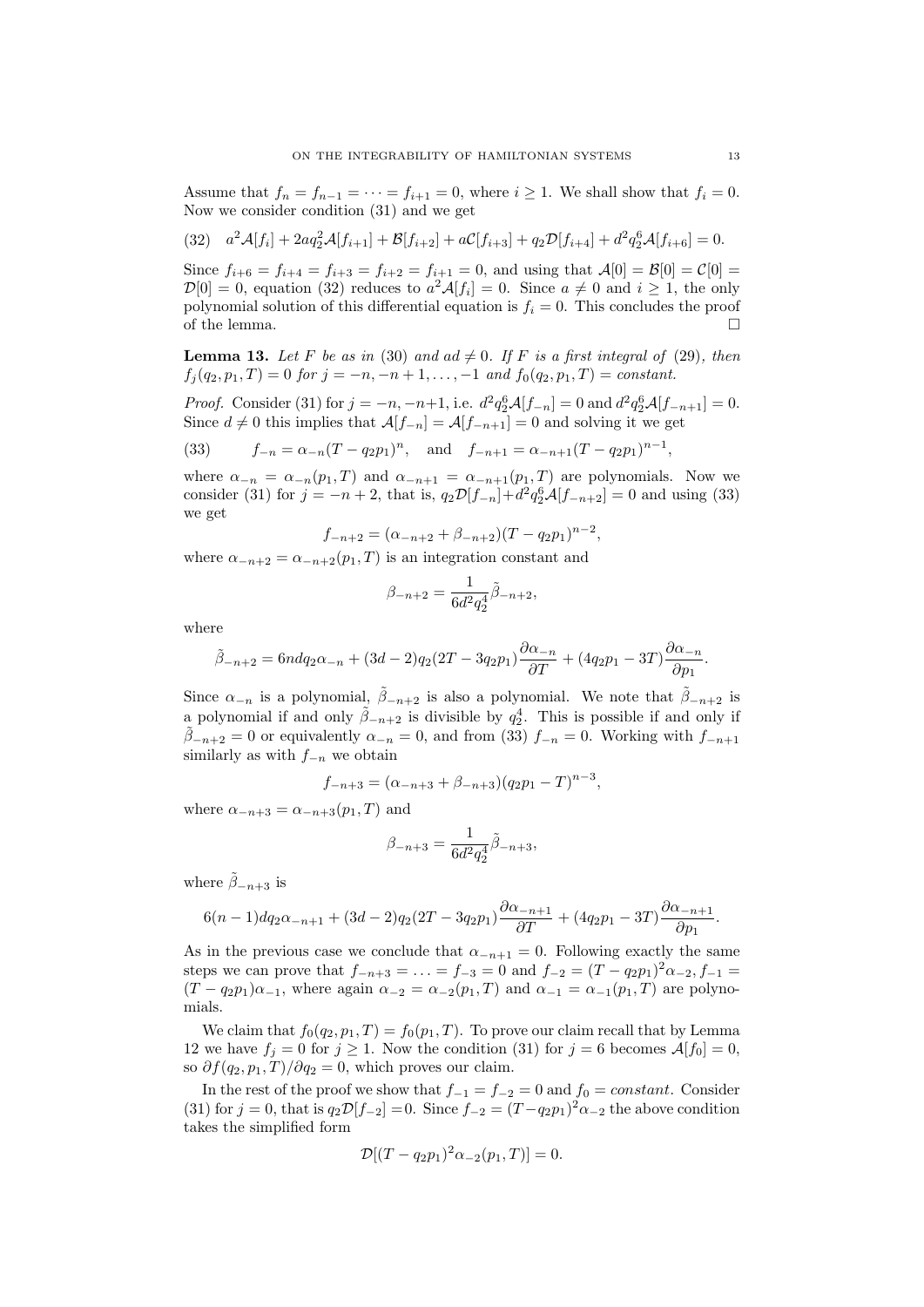The general solution of this partial differential equation is

$$
\alpha_{-2}(p_1,T) = \frac{g(T - q_2p_1 + 3dq_2p_1/2)}{4(T - q_2p_1)^2},
$$

where *g* is a function of the variable  $T - q_2p_1 + 3dq_2p_1/2$ . Since  $\alpha_{-2}$  does not depend on  $q_2$  and  $d \neq 0$ , we obtain that  $\alpha_{-2} = 0$ . So,  $f_{-2} = 0$ .

Considering (31) for  $j = 1$  we get  $\mathcal{D}[(T - q_2p_1)\alpha_{-1}(p_1, T)] = 0$ . Its general solution is

$$
\alpha_{-1}(p_1,T) = \frac{g(T - q_2p_1 + 3dq_2p_1/2)}{2(T - q_2p_1)}.
$$

As before we get  $\alpha_{-1} = 0$ , and consequently,  $f_{-1} = 0$ .

Taking into account Lemma 12 and that  $f_{-4} = \ldots = f_{-1} = 0$ , the condition (31) for  $j = 2$  writes, after simplifying by  $q_2$ ,

$$
(2 - 3d)q_2 \frac{\partial f_0}{\partial T} + 2 \frac{\partial f_0}{\partial p_1} = 0.
$$

Solving this equation and using that  $f_0$  does not depend on  $q_2$ , we obtain first that  $\partial f_0 / \partial T = 0$ , and then  $\partial f_0 / \partial p_1 = 0$ . So  $f_0 = constant$ . This concludes the proof of the lemma.  $\Box$ 

**Proposition 14.** The Hamiltonian system (21) with  $ad \neq 0$  has no polynomial *first integrals.*

*Proof.* It follows immediately from Lemmas 12 and 13. □

This completes the proof of statement (a) of Theorem 2.

### Appendix A. Residue theorem

**Theorem 15** (Residue theorem)**.** *Let f*(*z*) *be a holomorphic function everywhere on the plane*  $\mathbb{C} \setminus \{z_1, \ldots, z_n\}$ *, where*  $z_j \in \mathbb{C}$ *,*  $j = 1, \ldots, n$ *. Then* 

$$
\sum_{j=1}^{n} \text{res}_{z_j} f + \text{res}_{\infty} f = 0,
$$

*where*  $res_{z_j}$  *is the residue*  $f(z)$  *at*  $z_j$  *and*  $res_{\infty}$  *is the residue of*  $f(z)$  *at infinity.* 

## **ACKNOWLEDGEMENTS**

The second author would like to thank Maria Przybylska for sending him the Master Thesis of Michał Studziński. The authors would like to thank the anonymous referees for careful reading of the manuscript and suggesting a number of changes that helped to improve the paper.

The first author is supported by the grants MCYT/FEDER MTM 2008–03437, Generalitat de Catalunya 2009SGR410, and is partially supported by ICREA Academia. The third author is partially supported by FCT through CAMGDS, Lisbon.

#### **REFERENCES**

- [1] P. Acosta-Humánez and D. Blázquez-Sanz, *Non-integrability of some Hamiltonians with rational potentials*, Disc. Cont. Dyn. Syst. Series B **10** (2008), 265–293.
- [2] A.V. Borisov, A.A. Kilin and I.S Mamaev, *Multiparticle Systems. The Algebra of Integrals and Integrable Cases*, Reg. Chaotic. Dyn. **14** (2009), 18–41.
- [3] T. Bountis, H. Segur and F. Vivaldi, *Integrable Hamiltonian systems and the Painlevé property*, Phys. Rev. A (3) **25** (1982), no. 3, 1257–1264.
- [4] L.T. Butler, *New examples of integrable geodesic flows*, Asian J. Math. **4** (2000), 515–526.
- [5] Y.F. Chang, M. Tabor and J. Weiss, *Analytic structure of the H´enon-Heiles Hamiltonian in integrable and nonintegrable regimes*, J. Math. Phys. **23** (1982), no. 4, 531–538.